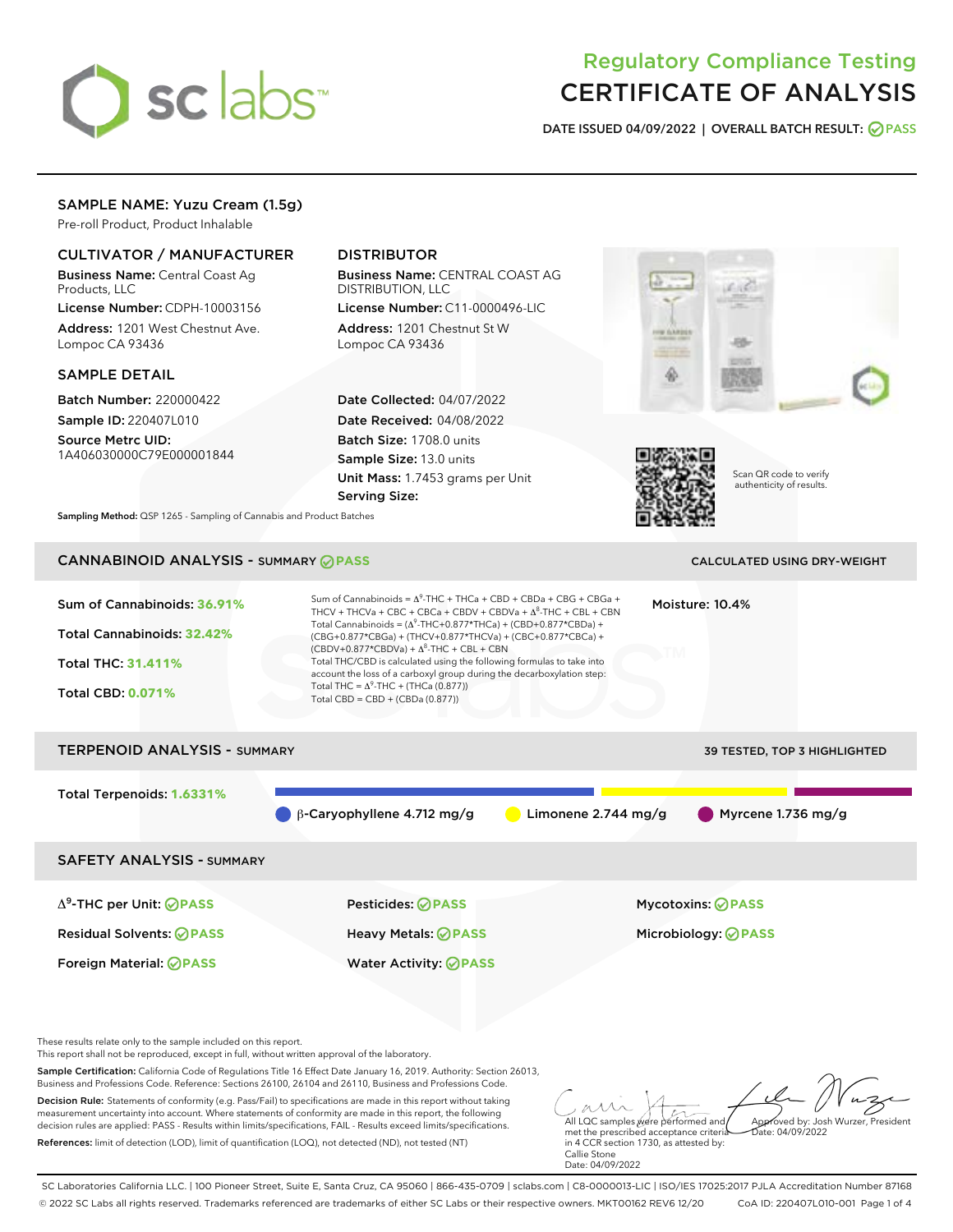



YUZU CREAM (1.5G) | DATE ISSUED 04/09/2022 | OVERALL BATCH RESULT: **○** PASS

#### CANNABINOID TEST RESULTS - 04/08/2022 2 PASS

Tested by high-performance liquid chromatography with diode-array detection (HPLC-DAD). Calculated using Dry-Weight. **Method:** QSP 1157 - Analysis of Cannabinoids by HPLC-DAD

#### TOTAL CANNABINOIDS: **32.42%**

Total Cannabinoids (Total THC) + (Total CBD) + (Total CBG) + (Total THCV) + (Total CBC) +  $(Total$  CBDV) +  $\Delta$ <sup>8</sup>-THC + CBL + CBN

TOTAL THC: **31.411%** Total THC (Δ<sup>9</sup> -THC+0.877\*THCa)

TOTAL CBD: **0.071%** Total CBD (CBD+0.877\*CBDa)

TOTAL CBG: 0.45% Total CBG (CBG+0.877\*CBGa)

TOTAL THCV: 0.332% Total THCV (THCV+0.877\*THCVa)

TOTAL CBC: 0.159% Total CBC (CBC+0.877\*CBCa)

TOTAL CBDV: ND Total CBDV (CBDV+0.877\*CBDVa)

| <b>COMPOUND</b>  | LOD/LOQ<br>(mg/g)          | <b>MEASUREMENT</b><br><b>UNCERTAINTY</b><br>(mg/g) | <b>RESULT</b><br>(mg/g) | <b>RESULT</b><br>(%) |
|------------------|----------------------------|----------------------------------------------------|-------------------------|----------------------|
| <b>THCa</b>      | 0.05/0.14                  | ±7.095                                             | 354.75                  | 35.475               |
| <b>THCVa</b>     | 0.07 / 0.20                | ±0.141                                             | 3.79                    | 0.379                |
| <b>CBGa</b>      | 0.1/0.2                    | ±0.15                                              | 3.7                     | 0.37                 |
| $\Delta^9$ -THC  | 0.06 / 0.26                | ±0.080                                             | 2.99                    | 0.299                |
| <b>CBCa</b>      | 0.07/0.28                  | ±0.069                                             | 1.81                    | 0.181                |
| <b>CBG</b>       | 0.06/0.19                  | ±0.038                                             | 1.24                    | 0.124                |
| <b>CBDa</b>      | 0.02 / 0.19                | ±0.018                                             | 0.81                    | 0.081                |
| $\Lambda^8$ -THC | 0.1/0.4                    | N/A                                                | <b>ND</b>               | <b>ND</b>            |
| <b>THCV</b>      | 0.1/0.2                    | N/A                                                | <b>ND</b>               | <b>ND</b>            |
| <b>CBD</b>       | 0.07/0.29                  | N/A                                                | <b>ND</b>               | <b>ND</b>            |
| <b>CBDV</b>      | 0.04 / 0.15                | N/A                                                | <b>ND</b>               | <b>ND</b>            |
| <b>CBDVa</b>     | 0.03 / 0.53                | N/A                                                | <b>ND</b>               | <b>ND</b>            |
| <b>CBL</b>       | 0.06 / 0.24                | N/A                                                | <b>ND</b>               | <b>ND</b>            |
| <b>CBN</b>       | 0.1/0.3                    | N/A                                                | <b>ND</b>               | <b>ND</b>            |
| <b>CBC</b>       | 0.2 / 0.5                  | N/A                                                | <b>ND</b>               | <b>ND</b>            |
|                  | <b>SUM OF CANNABINOIDS</b> |                                                    | $369.1 \,\mathrm{mg/g}$ | 36.91%               |

#### **UNIT MASS: 1.7453 grams per Unit**

| $\Delta^9$ -THC per Unit               | 1100 per-package limit | 5.22 mg/unit   | <b>PASS</b> |
|----------------------------------------|------------------------|----------------|-------------|
| <b>Total THC per Unit</b>              |                        | 548.22 mg/unit |             |
| <b>CBD per Unit</b>                    |                        | <b>ND</b>      |             |
| <b>Total CBD per Unit</b>              |                        | $1.24$ mg/unit |             |
| <b>Sum of Cannabinoids</b><br>per Unit |                        | 644.2 mg/unit  |             |
| <b>Total Cannabinoids</b><br>per Unit  |                        | 565.9 mg/unit  |             |

#### **MOISTURE TEST RESULT**

10.4% Tested 04/08/2022 Method: QSP 1224 - Loss on Drying (Moisture)

#### TERPENOID TEST RESULTS - 04/09/2022

Terpene analysis utilizing gas chromatography-flame ionization detection (GC-FID). **Method:** QSP 1192 - Analysis of Terpenoids by GC-FID

| <b>COMPOUND</b>         | LOD/LOQ<br>(mg/g) | <b>MEASUREMENT</b><br><b>UNCERTAINTY</b><br>(mg/g) | <b>RESULT</b><br>(mg/g)                         | <b>RESULT</b><br>$(\%)$ |
|-------------------------|-------------------|----------------------------------------------------|-------------------------------------------------|-------------------------|
| β-Caryophyllene         | 0.004 / 0.012     | ±0.1305                                            | 4.712                                           | 0.4712                  |
| Limonene                | 0.005 / 0.016     | ±0.0305                                            | 2.744                                           | 0.2744                  |
| <b>Myrcene</b>          | 0.008 / 0.025     | ±0.0174                                            | 1.736                                           | 0.1736                  |
| $\alpha$ -Humulene      | 0.009 / 0.029     | ±0.0322                                            | 1.288                                           | 0.1288                  |
| Linalool                | 0.009 / 0.032     | ±0.0274                                            | 0.925                                           | 0.0925                  |
| Terpinolene             | 0.008 / 0.026     | ±0.0146                                            | 0.921                                           | 0.0921                  |
| Fenchol                 | 0.010 / 0.034     | ±0.0226                                            | 0.752                                           | 0.0752                  |
| <b>Terpineol</b>        | 0.009 / 0.031     | ±0.0332                                            | 0.695                                           | 0.0695                  |
| trans-ß-Farnesene       | 0.008 / 0.025     | ±0.0175                                            | 0.634                                           | 0.0634                  |
| $\beta$ -Pinene         | 0.004 / 0.014     | ±0.0041                                            | 0.458                                           | 0.0458                  |
| $\alpha$ -Pinene        | 0.005 / 0.017     | ±0.0020                                            | 0.303                                           | 0.0303                  |
| $\alpha$ -Bisabolol     | 0.008 / 0.026     | ±0.0088                                            | 0.212                                           | 0.0212                  |
| <b>Borneol</b>          | 0.005 / 0.016     | ±0.0062                                            | 0.191                                           | 0.0191                  |
| <b>B-Ocimene</b>        | 0.006 / 0.020     | ±0.0029                                            | 0.117                                           | 0.0117                  |
| Nerolidol               | 0.006 / 0.019     | ±0.0054                                            | 0.111                                           | 0.0111                  |
| Caryophyllene<br>Oxide  | 0.010 / 0.033     | ±0.0037                                            | 0.104                                           | 0.0104                  |
| Geraniol                | 0.002 / 0.007     | ±0.0034                                            | 0.100                                           | 0.0100                  |
| Pulegone                | 0.003 / 0.011     | ±0.0017                                            | 0.055                                           | 0.0055                  |
| Citronellol             | 0.003 / 0.010     | ±0.0020                                            | 0.053                                           | 0.0053                  |
| Camphene                | 0.005 / 0.015     | ±0.0004                                            | 0.043                                           | 0.0043                  |
| Valencene               | 0.009 / 0.030     | ±0.0021                                            | 0.039                                           | 0.0039                  |
| Sabinene Hydrate        | 0.006 / 0.022     | ±0.0010                                            | 0.034                                           | 0.0034                  |
| $\gamma$ -Terpinene     | 0.006 / 0.018     | ±0.0004                                            | 0.031                                           | 0.0031                  |
| Fenchone                | 0.009 / 0.028     | ±0.0006                                            | 0.028                                           | 0.0028                  |
| $\alpha$ -Phellandrene  | 0.006 / 0.020     | ±0.0003                                            | 0.025                                           | 0.0025                  |
| $\Delta^3$ -Carene      | 0.005 / 0.018     | ±0.0002                                            | 0.020                                           | 0.0020                  |
| $\alpha$ -Terpinene     | 0.005 / 0.017     | N/A                                                | <loq< th=""><th><loq< th=""></loq<></th></loq<> | <loq< th=""></loq<>     |
| p-Cymene                | 0.005 / 0.016     | N/A                                                | <loq< th=""><th><loq< th=""></loq<></th></loq<> | <loq< th=""></loq<>     |
| Guaiol                  | 0.009 / 0.030     | N/A                                                | <loq< th=""><th><loq< th=""></loq<></th></loq<> | <loq< th=""></loq<>     |
| Sabinene                | 0.004 / 0.014     | N/A                                                | <b>ND</b>                                       | <b>ND</b>               |
| Eucalyptol              | 0.006 / 0.018     | N/A                                                | ND                                              | ND                      |
| Isopulegol              | 0.005 / 0.016     | N/A                                                | <b>ND</b>                                       | ND                      |
| Camphor                 | 0.006 / 0.019     | N/A                                                | ND                                              | <b>ND</b>               |
| Isoborneol              | 0.004 / 0.012     | N/A                                                | ND                                              | <b>ND</b>               |
| Menthol                 | 0.008 / 0.025     | N/A                                                | ND                                              | ND                      |
| Nerol                   | 0.003 / 0.011     | N/A                                                | ND                                              | ND                      |
| <b>Geranyl Acetate</b>  | 0.004 / 0.014     | N/A                                                | ND                                              | <b>ND</b>               |
| $\alpha$ -Cedrene       | 0.005 / 0.016     | N/A                                                | ND                                              | ND                      |
| Cedrol                  | 0.008 / 0.027     | N/A                                                | ND                                              | ND                      |
| <b>TOTAL TERPENOIDS</b> |                   |                                                    | 16.331 mg/g                                     | 1.6331%                 |

SC Laboratories California LLC. | 100 Pioneer Street, Suite E, Santa Cruz, CA 95060 | 866-435-0709 | sclabs.com | C8-0000013-LIC | ISO/IES 17025:2017 PJLA Accreditation Number 87168 © 2022 SC Labs all rights reserved. Trademarks referenced are trademarks of either SC Labs or their respective owners. MKT00162 REV6 12/20 CoA ID: 220407L010-001 Page 2 of 4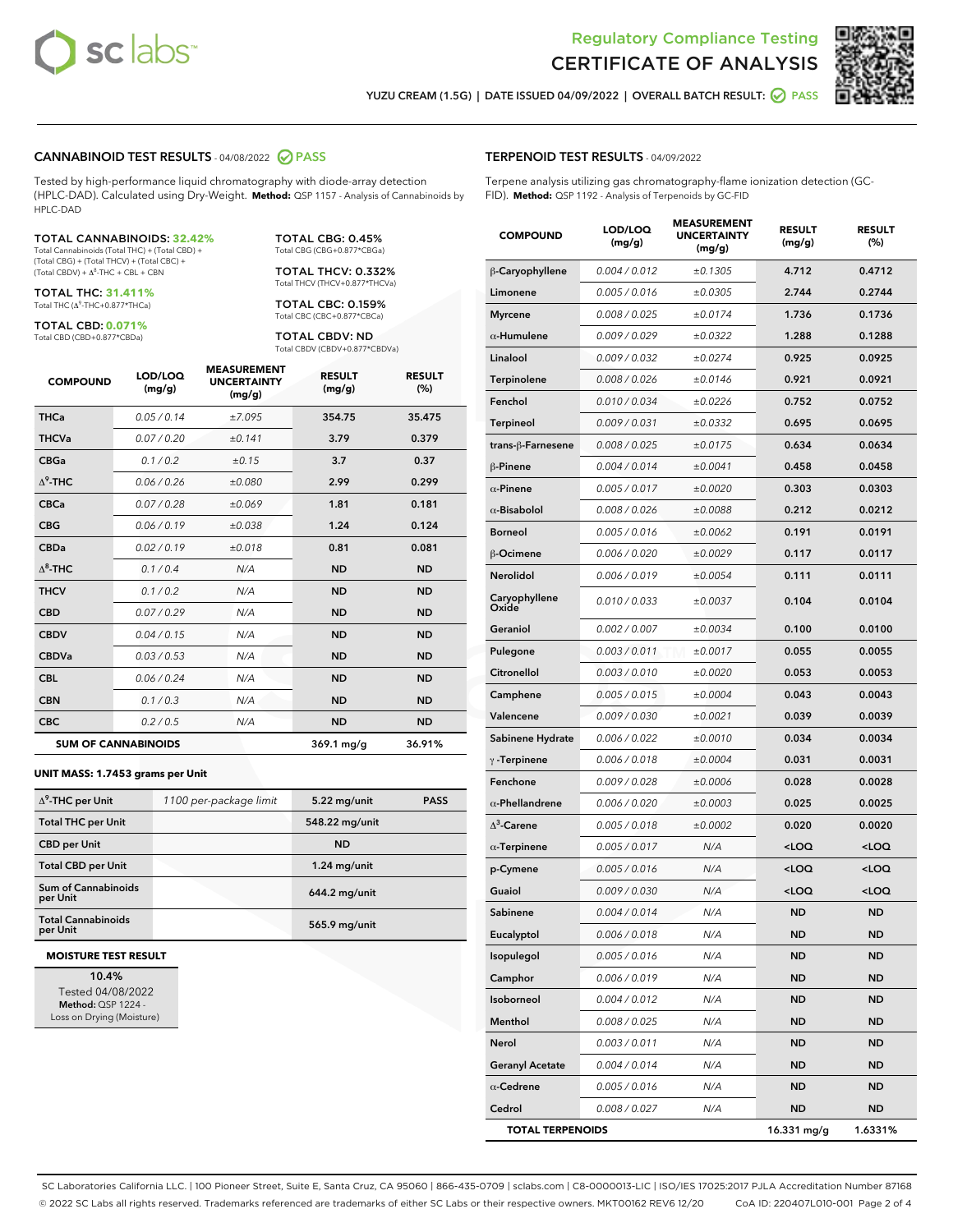



YUZU CREAM (1.5G) | DATE ISSUED 04/09/2022 | OVERALL BATCH RESULT: ● PASS

# CATEGORY 1 PESTICIDE TEST RESULTS - 04/09/2022 2 PASS

Pesticide and plant growth regulator analysis utilizing high-performance liquid chromatography-mass spectrometry (HPLC-MS) or gas chromatography-mass spectrometry (GC-MS). \*GC-MS utilized where indicated. **Method:** QSP 1212 - Analysis of Pesticides and Mycotoxins by LC-MS or QSP 1213 - Analysis of Pesticides by GC-MS

| <b>COMPOUND</b>             | LOD/LOQ<br>$(\mu g/g)$ | <b>ACTION</b><br>LIMIT<br>$(\mu g/g)$ | <b>MEASUREMENT</b><br><b>UNCERTAINTY</b><br>$(\mu g/g)$ | <b>RESULT</b><br>$(\mu g/g)$ | <b>RESULT</b> |
|-----------------------------|------------------------|---------------------------------------|---------------------------------------------------------|------------------------------|---------------|
| <b>Aldicarb</b>             | 0.03 / 0.08            | $\geq$ LOD                            | N/A                                                     | <b>ND</b>                    | <b>PASS</b>   |
| Carbofuran                  | 0.02 / 0.05            | $\ge$ LOD                             | N/A                                                     | <b>ND</b>                    | <b>PASS</b>   |
| Chlordane*                  | 0.03/0.08              | $>$ LOD                               | N/A                                                     | <b>ND</b>                    | <b>PASS</b>   |
| Chlorfenapyr*               | 0.03/0.10              | ≥ LOD                                 | N/A                                                     | <b>ND</b>                    | <b>PASS</b>   |
| Chlorpyrifos                | 0.02/0.06              | $>$ LOD                               | N/A                                                     | <b>ND</b>                    | <b>PASS</b>   |
| Coumaphos                   | 0.02 / 0.07            | $\ge$ LOD                             | N/A                                                     | <b>ND</b>                    | <b>PASS</b>   |
| Daminozide                  | 0.02 / 0.07            | ≥ LOD                                 | N/A                                                     | <b>ND</b>                    | <b>PASS</b>   |
| <b>Dichlorvos</b><br>(DDVP) | 0.03/0.09              | > LOD                                 | N/A                                                     | <b>ND</b>                    | <b>PASS</b>   |
| Dimethoate                  | 0.03 / 0.08            | $>$ LOD                               | N/A                                                     | <b>ND</b>                    | <b>PASS</b>   |
| Ethoprophos                 | 0.03/0.10              | $>$ LOD                               | N/A                                                     | <b>ND</b>                    | <b>PASS</b>   |
| Etofenprox                  | 0.02 / 0.06            | $\geq$ LOD                            | N/A                                                     | <b>ND</b>                    | <b>PASS</b>   |
| Fenoxycarb                  | 0.03/0.08              | $>$ LOD                               | N/A                                                     | <b>ND</b>                    | <b>PASS</b>   |
| Fipronil                    | 0.03 / 0.08            | $\ge$ LOD                             | N/A                                                     | <b>ND</b>                    | <b>PASS</b>   |
| Imazalil                    | 0.02 / 0.06            | $\geq$ LOD                            | N/A                                                     | <b>ND</b>                    | <b>PASS</b>   |
| <b>Methiocarb</b>           | 0.02 / 0.07            | $\ge$ LOD                             | N/A                                                     | <b>ND</b>                    | <b>PASS</b>   |
| Parathion-methyl            | 0.03/0.10              | $>$ LOD                               | N/A                                                     | <b>ND</b>                    | <b>PASS</b>   |
| <b>Mevinphos</b>            | 0.03/0.09              | $\ge$ LOD                             | N/A                                                     | <b>ND</b>                    | <b>PASS</b>   |
| Paclobutrazol               | 0.02 / 0.05            | $\ge$ LOD                             | N/A                                                     | <b>ND</b>                    | <b>PASS</b>   |
| Propoxur                    | 0.03/0.09              | $\geq$ LOD                            | N/A                                                     | <b>ND</b>                    | <b>PASS</b>   |
| Spiroxamine                 | 0.03 / 0.08            | $\ge$ LOD                             | N/A                                                     | <b>ND</b>                    | <b>PASS</b>   |
| Thiacloprid                 | 0.03/0.10              | $\geq$ LOD                            | N/A                                                     | <b>ND</b>                    | <b>PASS</b>   |

# CATEGORY 2 PESTICIDE TEST RESULTS - 04/09/2022 @ PASS

| <b>COMPOUND</b>          | LOD/LOO<br>$(\mu g/g)$ | <b>ACTION</b><br>LIMIT<br>$(\mu g/g)$ | <b>MEASUREMENT</b><br><b>UNCERTAINTY</b><br>$(\mu g/g)$ | <b>RESULT</b><br>$(\mu g/g)$ | <b>RESULT</b> |  |
|--------------------------|------------------------|---------------------------------------|---------------------------------------------------------|------------------------------|---------------|--|
| Abamectin                | 0.03/0.10              | 0.1                                   | N/A                                                     | <b>ND</b>                    | <b>PASS</b>   |  |
| Acephate                 | 0.02/0.07              | 0.1                                   | N/A                                                     | <b>ND</b>                    | <b>PASS</b>   |  |
| Acequinocyl              | 0.02/0.07              | 0.1                                   | N/A                                                     | <b>ND</b>                    | <b>PASS</b>   |  |
| Acetamiprid              | 0.02 / 0.05            | 0.1                                   | N/A                                                     | <b>ND</b>                    | <b>PASS</b>   |  |
| Azoxystrobin             | 0.02/0.07              | 0.1                                   | N/A                                                     | <b>ND</b>                    | <b>PASS</b>   |  |
| <b>Bifenazate</b>        | 0.01/0.04              | 0.1                                   | N/A                                                     | <b>ND</b>                    | <b>PASS</b>   |  |
| <b>Bifenthrin</b>        | 0.02/0.05              | 3                                     | N/A                                                     | <b>ND</b>                    | <b>PASS</b>   |  |
| <b>Boscalid</b>          | 0.03/0.09              | 0.1                                   | N/A                                                     | <b>ND</b>                    | <b>PASS</b>   |  |
| Captan                   | 0.19/0.57              | 0.7                                   | N/A                                                     | <b>ND</b>                    | <b>PASS</b>   |  |
| Carbaryl                 | 0.02/0.06              | 0.5                                   | N/A                                                     | <b>ND</b>                    | <b>PASS</b>   |  |
| Chlorantranilip-<br>role | 0.04/0.12              | 10                                    | N/A                                                     | <b>ND</b>                    | <b>PASS</b>   |  |
| Clofentezine             | 0.03/0.09              | 0.1                                   | N/A                                                     | <b>ND</b>                    | <b>PASS</b>   |  |

## CATEGORY 2 PESTICIDE TEST RESULTS - 04/09/2022 continued

| <b>COMPOUND</b>               | LOD/LOQ<br>(µg/g) | <b>ACTION</b><br>LIMIT<br>$(\mu g/g)$ | <b>MEASUREMENT</b><br><b>UNCERTAINTY</b><br>$(\mu g/g)$ | <b>RESULT</b><br>(µg/g) | <b>RESULT</b> |
|-------------------------------|-------------------|---------------------------------------|---------------------------------------------------------|-------------------------|---------------|
| Cyfluthrin                    | 0.12 / 0.38       | 2                                     | N/A                                                     | <b>ND</b>               | <b>PASS</b>   |
| Cypermethrin                  | 0.11 / 0.32       | 1                                     | N/A                                                     | <b>ND</b>               | <b>PASS</b>   |
| Diazinon                      | 0.02 / 0.05       | 0.1                                   | N/A                                                     | <b>ND</b>               | <b>PASS</b>   |
| Dimethomorph                  | 0.03 / 0.09       | 2                                     | N/A                                                     | <b>ND</b>               | <b>PASS</b>   |
| Etoxazole                     | 0.02 / 0.06       | 0.1                                   | N/A                                                     | ND                      | <b>PASS</b>   |
| Fenhexamid                    | 0.03 / 0.09       | 0.1                                   | N/A                                                     | <b>ND</b>               | <b>PASS</b>   |
| Fenpyroximate                 | 0.02 / 0.06       | 0.1                                   | N/A                                                     | <b>ND</b>               | <b>PASS</b>   |
| Flonicamid                    | 0.03 / 0.10       | 0.1                                   | N/A                                                     | <b>ND</b>               | <b>PASS</b>   |
| Fludioxonil                   | 0.03 / 0.10       | 0.1                                   | N/A                                                     | <b>ND</b>               | <b>PASS</b>   |
| Hexythiazox                   | 0.02 / 0.07       | 0.1                                   | N/A                                                     | <b>ND</b>               | <b>PASS</b>   |
| Imidacloprid                  | 0.04 / 0.11       | 5                                     | N/A                                                     | <b>ND</b>               | <b>PASS</b>   |
| Kresoxim-methyl               | 0.02 / 0.07       | 0.1                                   | N/A                                                     | <b>ND</b>               | <b>PASS</b>   |
| <b>Malathion</b>              | 0.03 / 0.09       | 0.5                                   | N/A                                                     | <b>ND</b>               | <b>PASS</b>   |
| Metalaxyl                     | 0.02 / 0.07       | $\overline{c}$                        | N/A                                                     | <b>ND</b>               | <b>PASS</b>   |
| Methomyl                      | 0.03 / 0.10       | $\mathcal{I}$                         | N/A                                                     | <b>ND</b>               | <b>PASS</b>   |
| Myclobutanil                  | 0.03 / 0.09       | 0.1                                   | N/A                                                     | <b>ND</b>               | <b>PASS</b>   |
| Naled                         | 0.02 / 0.07       | 0.1                                   | N/A                                                     | <b>ND</b>               | <b>PASS</b>   |
| Oxamyl                        | 0.04 / 0.11       | 0.5                                   | N/A                                                     | <b>ND</b>               | <b>PASS</b>   |
| Pentachloronitro-<br>benzene* | 0.03/0.09         | 0.1                                   | N/A                                                     | <b>ND</b>               | <b>PASS</b>   |
| Permethrin                    | 0.04 / 0.12       | 0.5                                   | N/A                                                     | ND                      | <b>PASS</b>   |
| Phosmet                       | 0.03 / 0.10       | 0.1                                   | N/A                                                     | <b>ND</b>               | <b>PASS</b>   |
| Piperonyl<br><b>Butoxide</b>  | 0.02 / 0.07       | 3                                     | N/A                                                     | <b>ND</b>               | <b>PASS</b>   |
| Prallethrin                   | 0.03 / 0.08       | 0.1                                   | N/A                                                     | <b>ND</b>               | <b>PASS</b>   |
| Propiconazole                 | 0.02 / 0.07       | 0.1                                   | N/A                                                     | <b>ND</b>               | <b>PASS</b>   |
| Pyrethrins                    | 0.04 / 0.12       | 0.5                                   | N/A                                                     | <b>ND</b>               | <b>PASS</b>   |
| Pyridaben                     | 0.02 / 0.07       | 0.1                                   | N/A                                                     | ND                      | <b>PASS</b>   |
| Spinetoram                    | 0.02 / 0.07       | 0.1                                   | N/A                                                     | <b>ND</b>               | <b>PASS</b>   |
| Spinosad                      | 0.02 / 0.07       | 0.1                                   | N/A                                                     | <b>ND</b>               | <b>PASS</b>   |
| Spiromesifen                  | 0.02 / 0.05       | 0.1                                   | N/A                                                     | <b>ND</b>               | <b>PASS</b>   |
| Spirotetramat                 | 0.02 / 0.06       | 0.1                                   | N/A                                                     | <b>ND</b>               | <b>PASS</b>   |
| Tebuconazole                  | 0.02 / 0.07       | 0.1                                   | N/A                                                     | <b>ND</b>               | <b>PASS</b>   |
| Thiamethoxam                  | 0.03 / 0.10       | 5                                     | N/A                                                     | ND                      | <b>PASS</b>   |
| Trifloxystrobin               | 0.03 / 0.08       | 0.1                                   | N/A                                                     | <b>ND</b>               | <b>PASS</b>   |

SC Laboratories California LLC. | 100 Pioneer Street, Suite E, Santa Cruz, CA 95060 | 866-435-0709 | sclabs.com | C8-0000013-LIC | ISO/IES 17025:2017 PJLA Accreditation Number 87168 © 2022 SC Labs all rights reserved. Trademarks referenced are trademarks of either SC Labs or their respective owners. MKT00162 REV6 12/20 CoA ID: 220407L010-001 Page 3 of 4